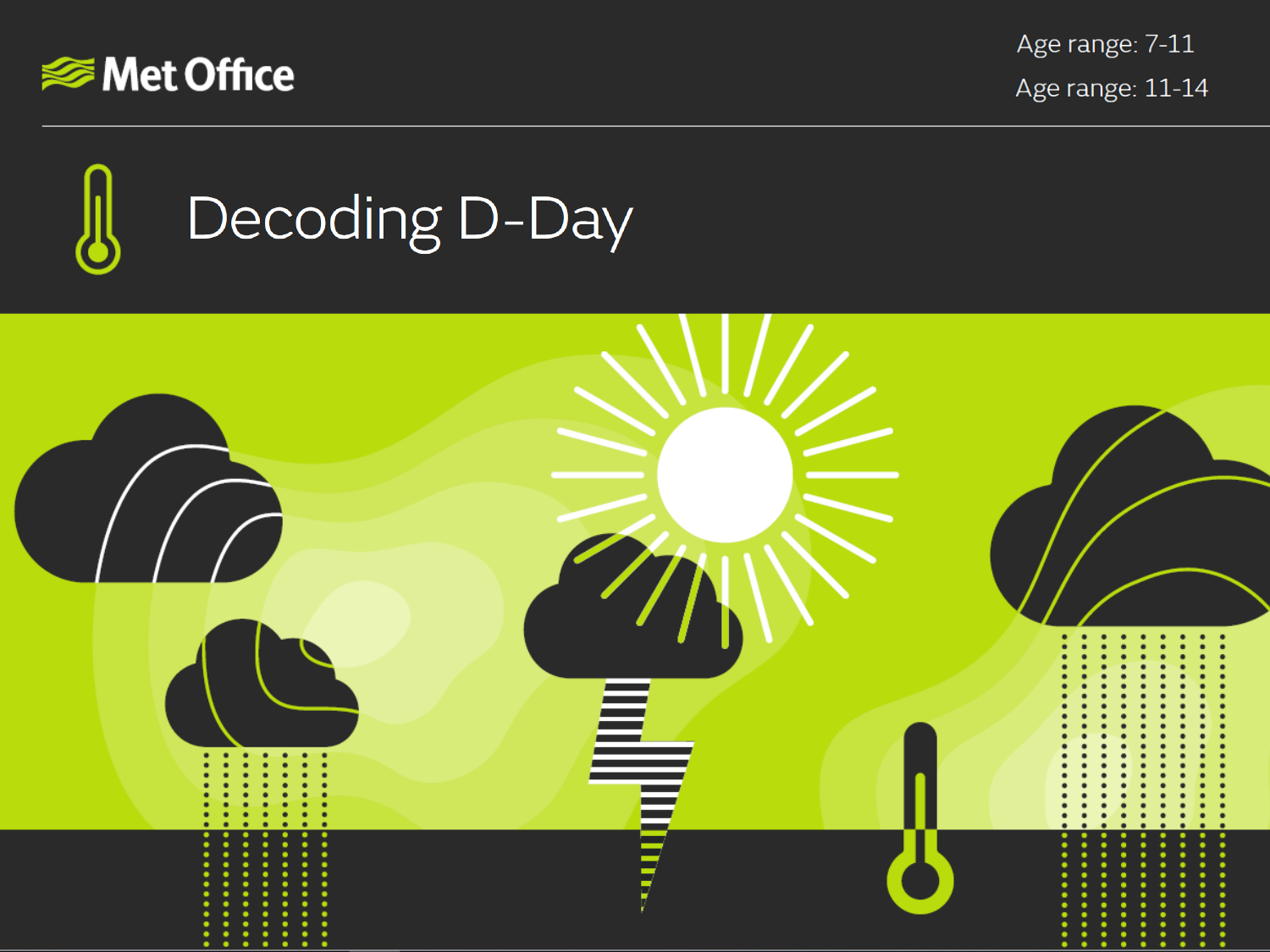

A plan was set for Operation Overlord, the Allied invasion of Normandy It included Operation Neptune, the largest seaborne invasion in history

4,000 ships

11,000 airplanes

150,000 soldiers and all their supplies

A date of 5 June 1944 was agreed



**What they needed was the right weather, and a forecast…**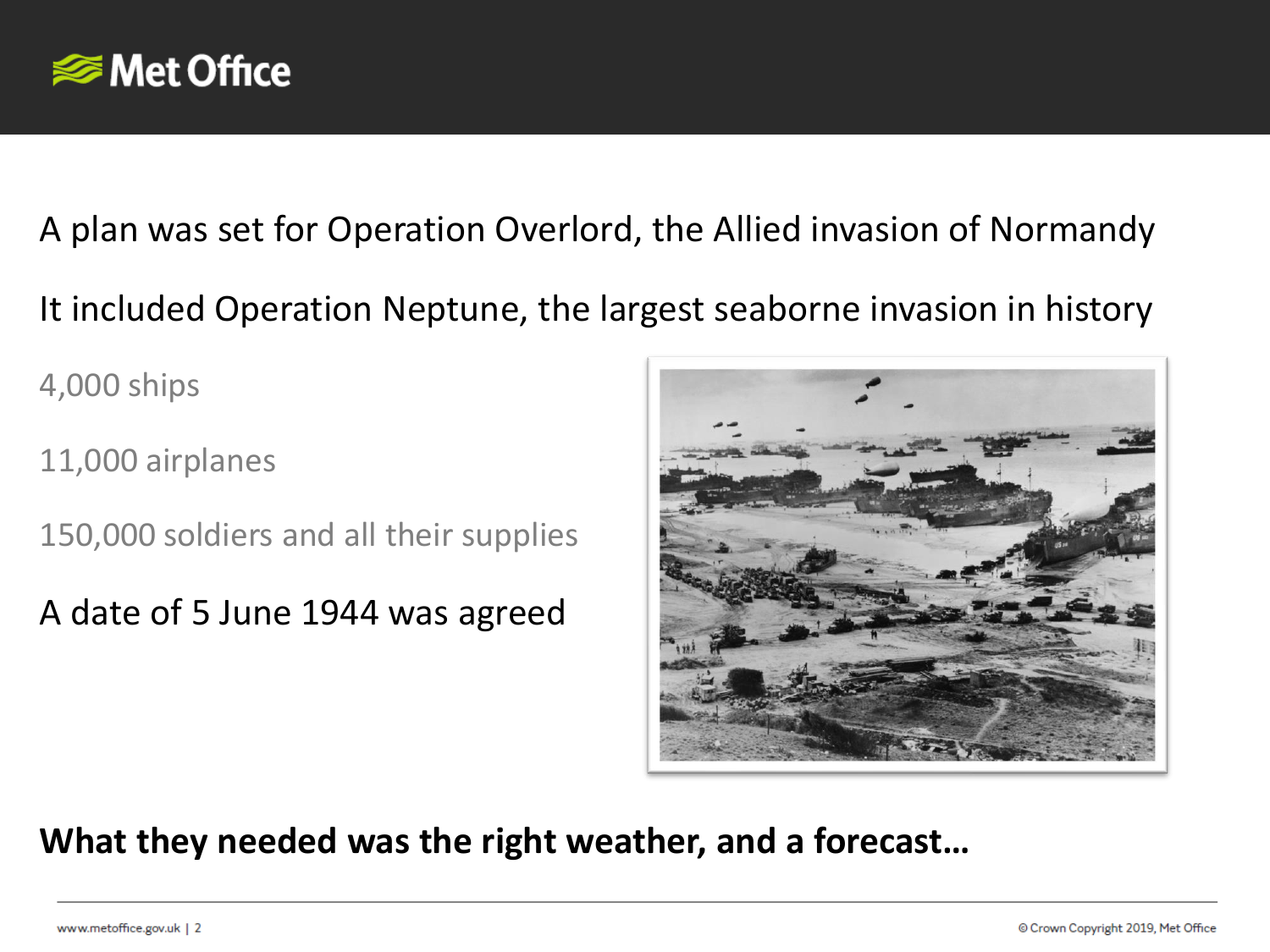

## What weather conditions were needed?

- Darkness when the airborne troops went in, but moonlight once they were on the ground
- Less than 30% cloud cover below 8,000 feet (2,400 metres) with a minimum cloud base no lower than 2,500 feet to enable aircraft carrying parachutists and tugging gliders to deploy and visibility more than three miles (5km). The gliders had similar limitations
- Low tide to ensure extreme low sea level so that the landing craft could spot and avoid obstacles that had been set by the Germans on the beaches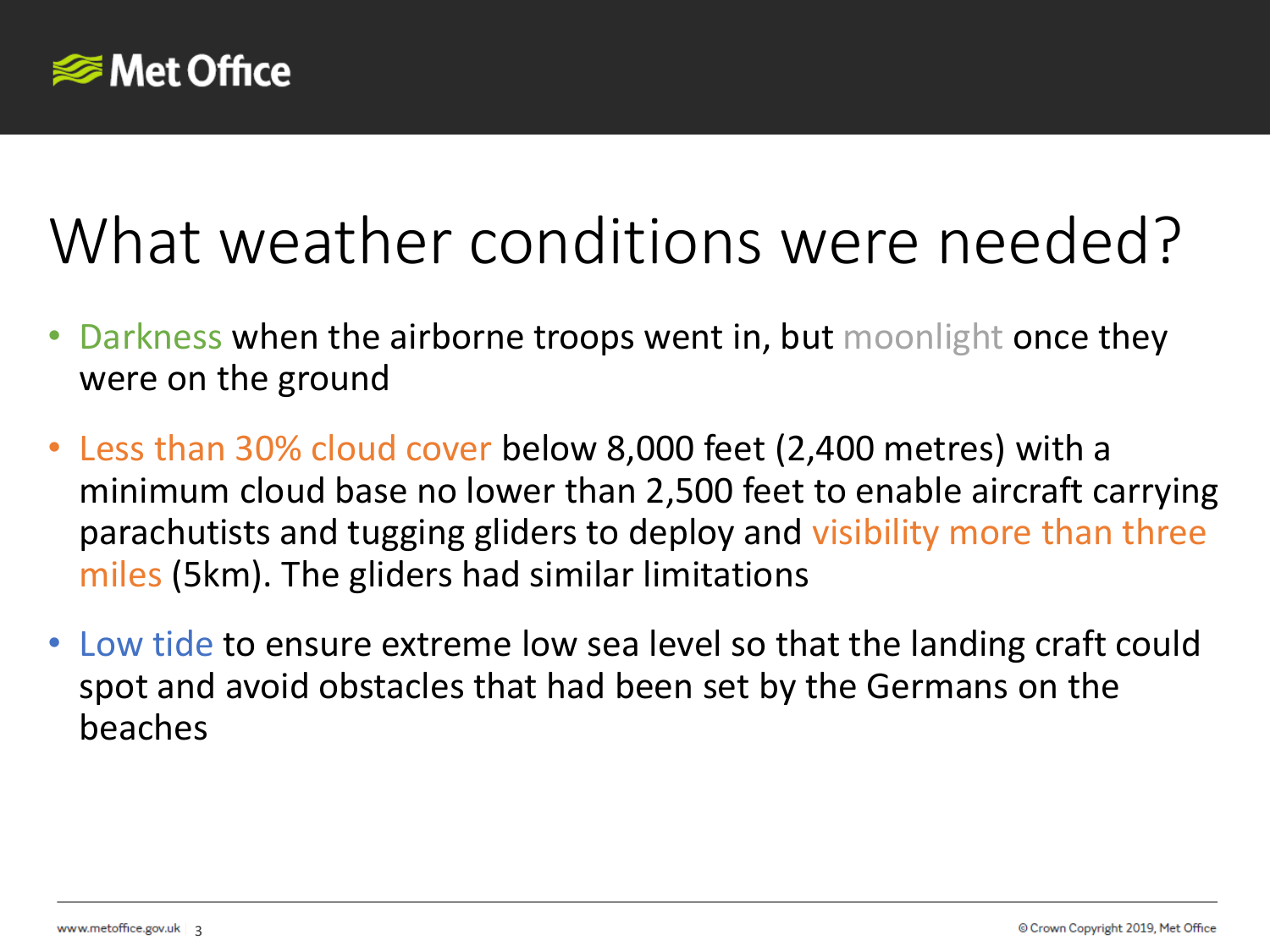

# James Stagg

He was Chief Meteorologist to General Eisenhower, working for the Met Office, the RAF and the US Air Force

Group Captain Stagg had to advise General Eisenhower what the weather was likely to be

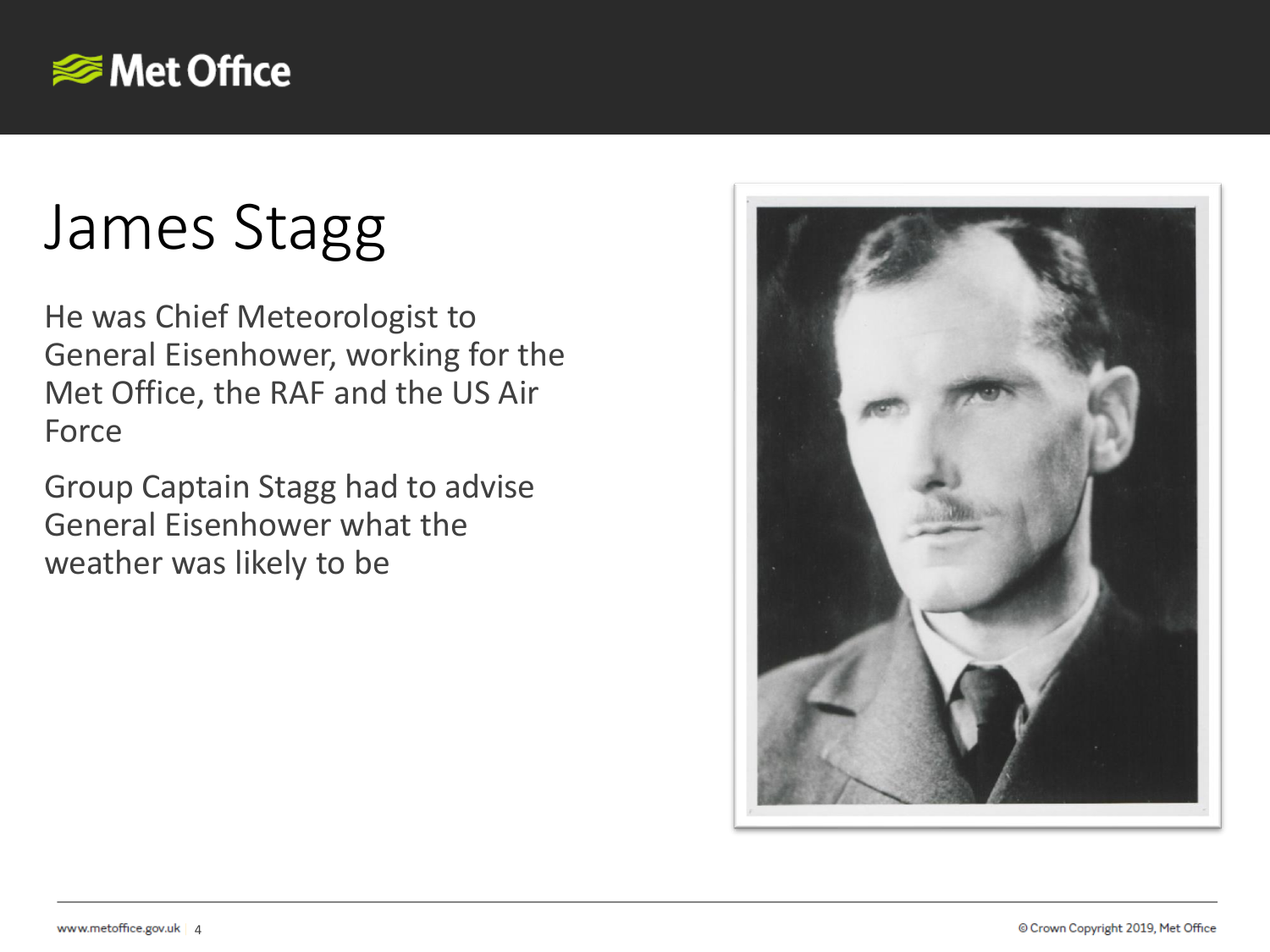

# James Stagg

He was Chief Meteorologist to General Eisenhower, working for the Met Office, the RAF and the US Air Force

Group Captain Stagg had to advise General Eisenhower what the weather was likely to be

If you're going to create a weather forecast, the first thing you need to understand is what the weather is doing now.

He needed observations…

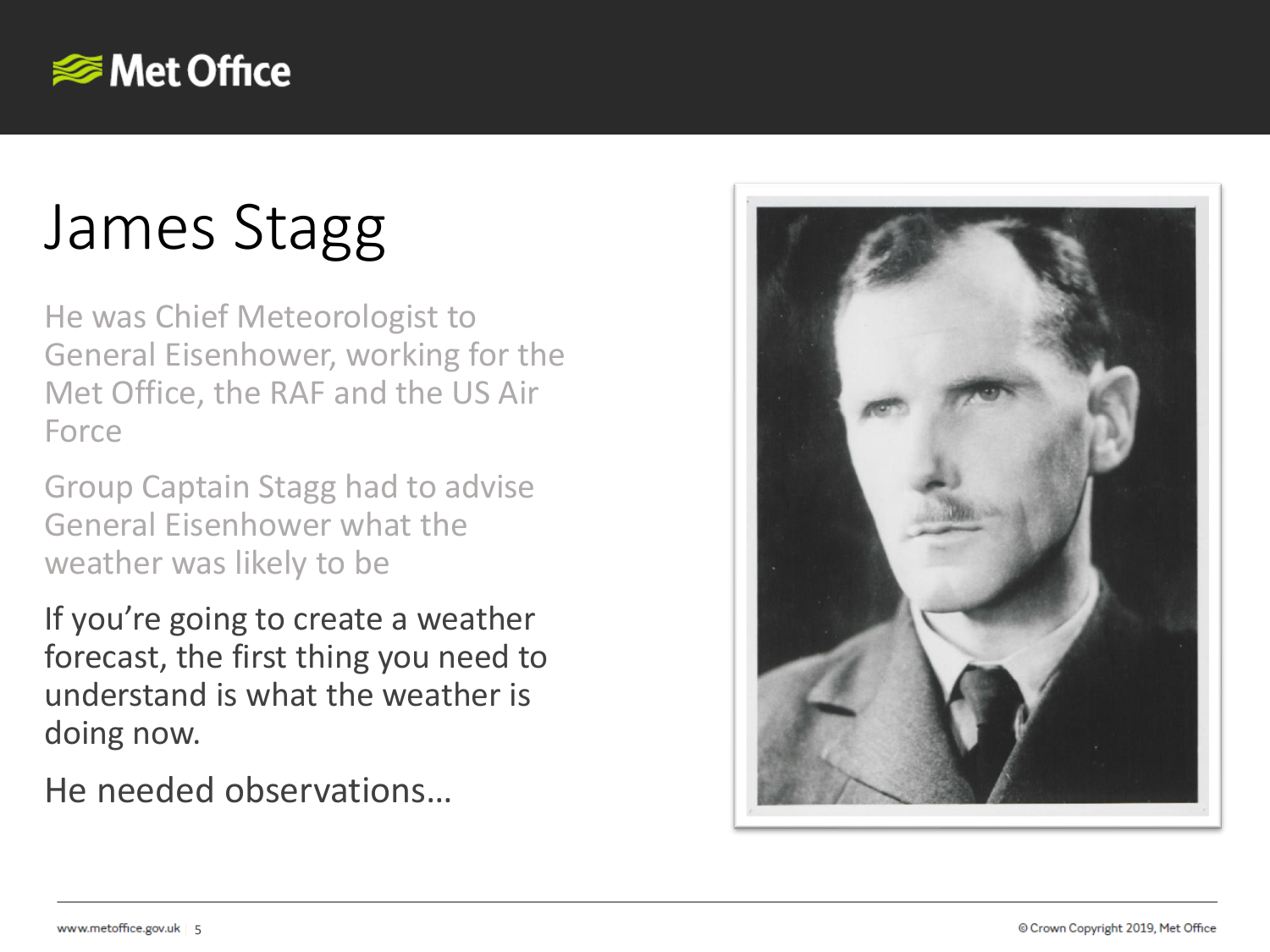

## How did the Met Office receive the observations?

Secret coded weather observations from were sent to the Met Office to be decoded

These were then added to the charts for Stagg to make his big decision – could D-Day go ahead on the 5 June?

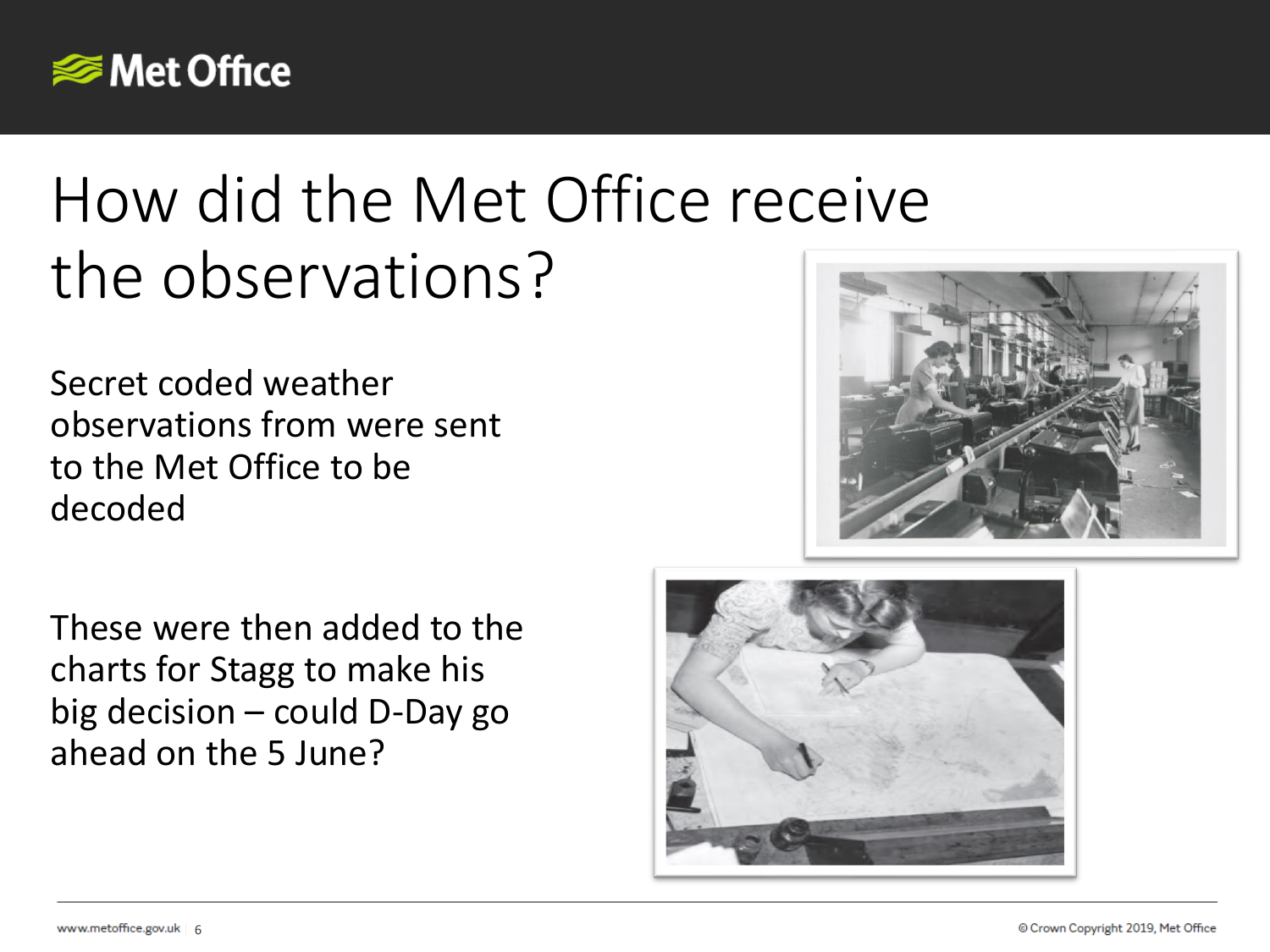

## Weather observations chart from 4 June 6pm

This very important chart was plotted at the Met Office, an hour before Stagg had to tell Eisenhower about the expected weather on the 5 June

Based on the observations, Stagg said that weather conditions wouldn't be good for a June 5 invasion

Following this weather forecast, General Eisenhower decided to delay the invasion for 24 hours

Stagg's forecast suggested that there would be a 'weather window' for the invasion on Tuesday 6 June

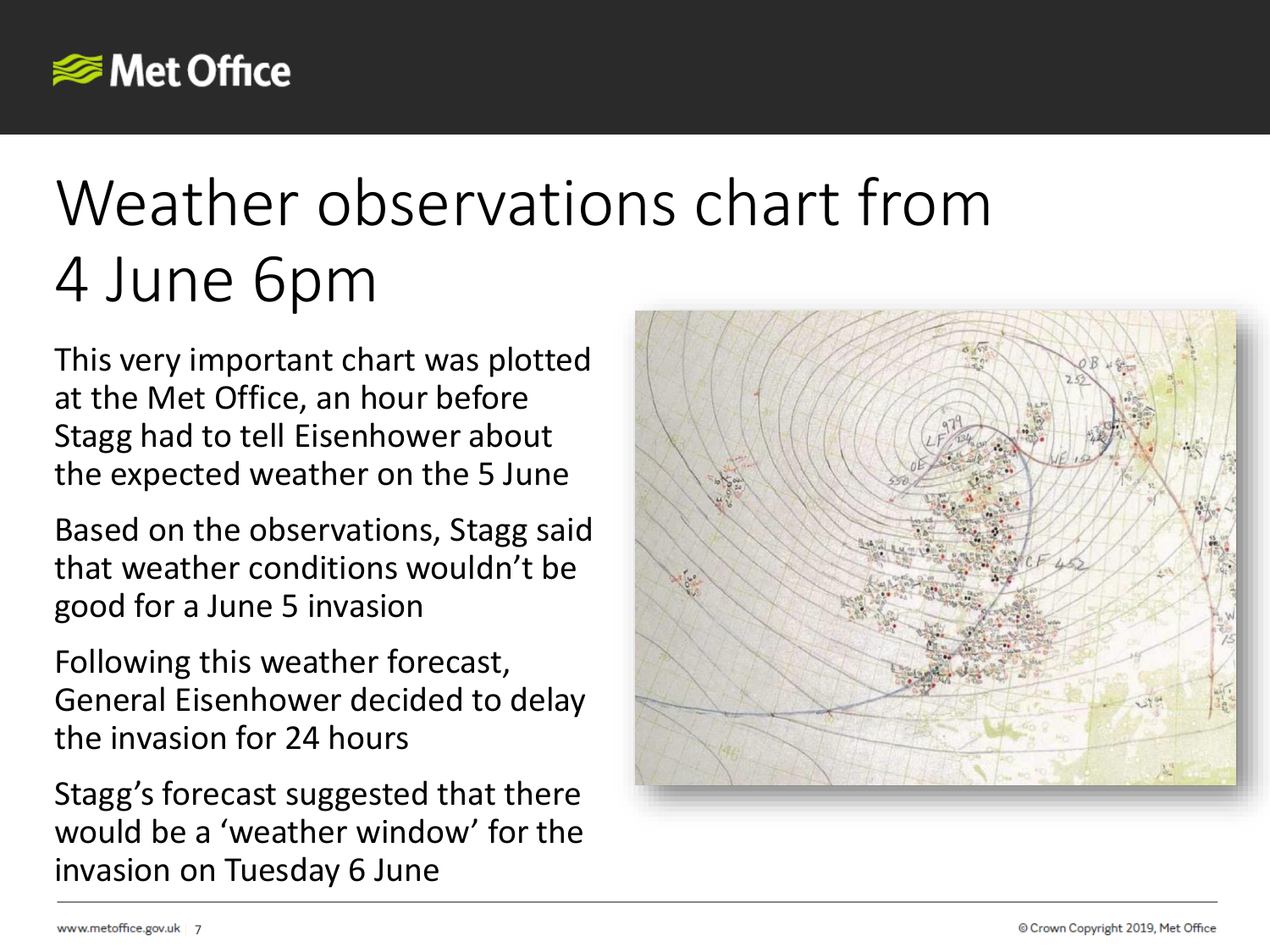

# The weather on D-Day

Can you decipher the observations that would have been received by the Met Office on D-Day using the cipher wheel?

Can we write them on the map?

What is the weather on the morning of D-Day?

www.metoffice.gov.uk | 8



#### 7am – 6 June 1944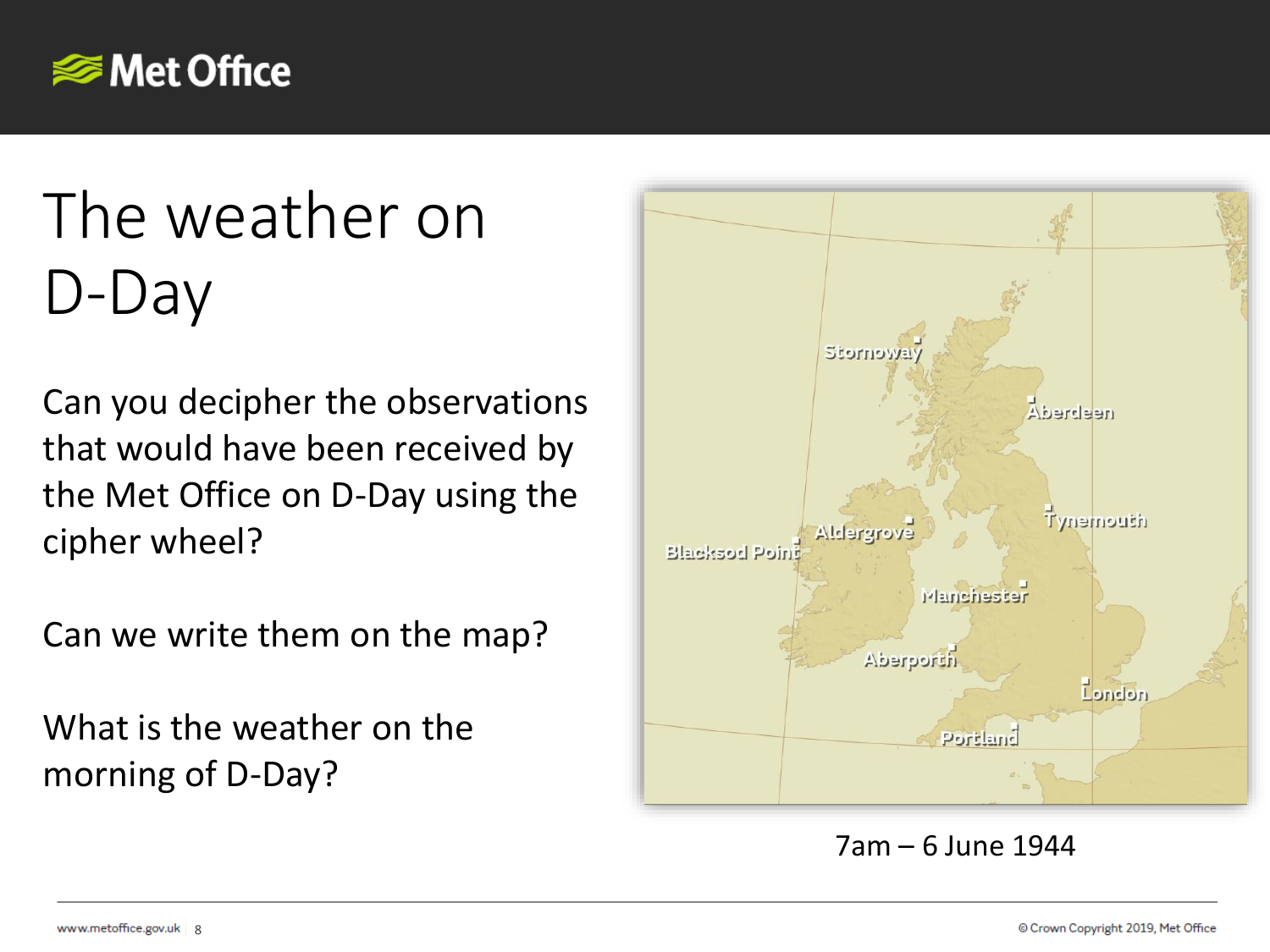

# The weather on D-Day

Stagg's forecasted weather window proved correct

By 1pm, seaborne troops had been landing for 7 to 8 hours

If you look closely, you can see there's an observation from near Caen in France

This is the first weather observation taken by the Allied troops following the invasion



1pm – 6 June 1944